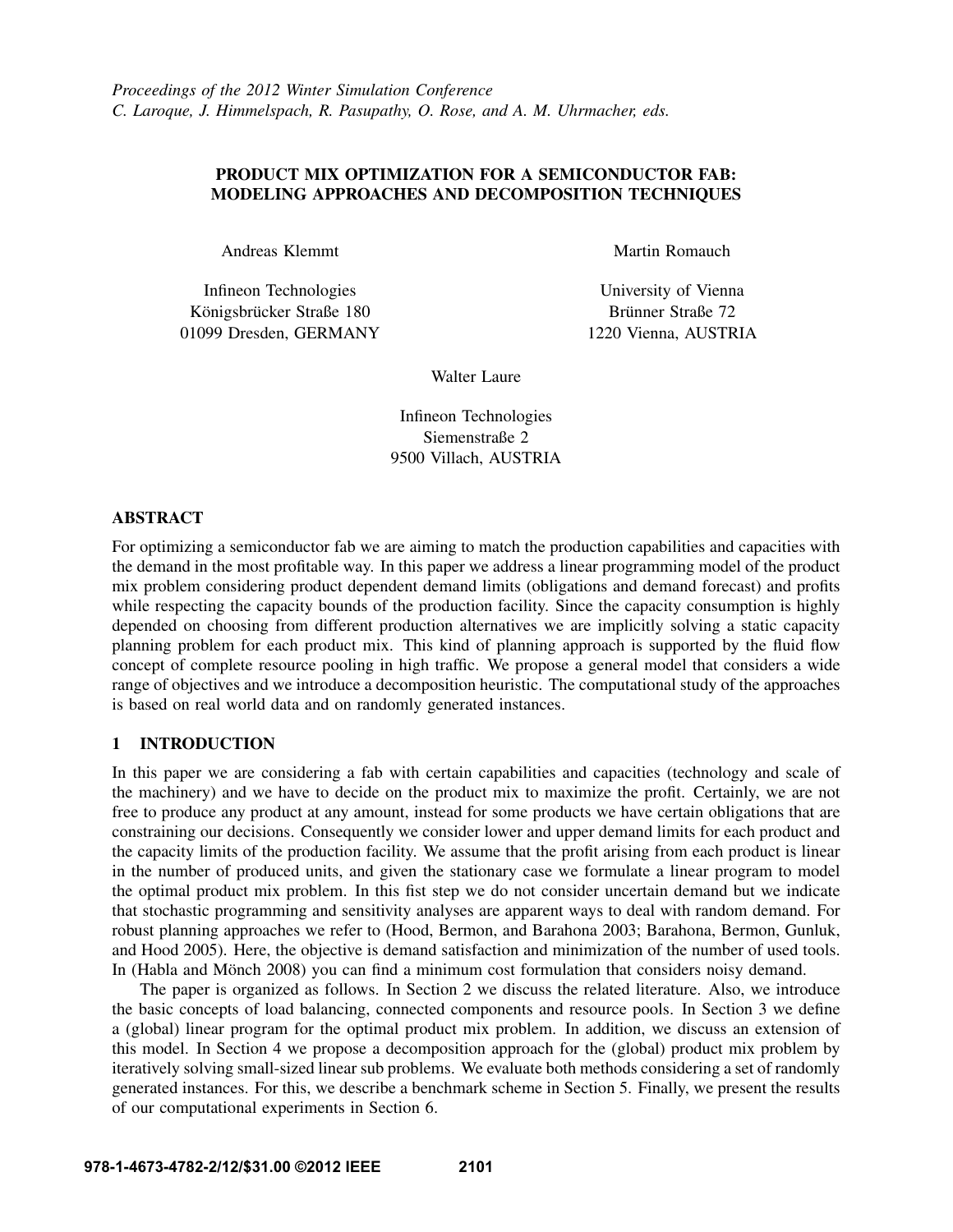#### 2 LOAD BALANCING, CONNECTED COMPONENTS AND RESSOURCE POOLS

In this section we will briefly introduce the notions of the static capacity problem and the concept of load balancing and resource pooling. For more details on capacity planning in semiconductor industry we refer to (Bermon and Hood 1999; Geng and Jiang 2009). For the theoretic concept of resource pooling in high traffic we refer to (Gold 2004; Harrison and Lopez 1999; Harrison and Williams 2007). We begin with an explanation of Figure 1 which displays a simple linear capacity planning problem. The static planning process starts with the demand of three products which are identified by the routes *route<sup>I</sup>* , *routeII* and *routeIII*. The primary demand or the arrival rate is a input of the problem, in this example the rate is given in lot starts per week. Each route consists of a sequence of processing steps or simply jobs. Some of these jobs are very similar because they have the same pattern of capacity consumption regarding the resources (e.g. tools). For instance it is not always necessary to reflect all different products and jobs, because some routes will have the same (or very similar) specifications for some of the processes. So, by combining these jobs into so called job classes we are downsizing the capacity planning problem. Each job class *j* has a demand  $\lambda_j$  which needs to be satisfied by allocating the demand to the resources or service stations ( $i \in I$ ). In the example we can see, that the going rate  $\lambda_j$  has the same dimension like the primary demand. To satisfy the demand we need to distribute the demand  $\lambda_j$  to the resources in a feasible way. I.e. the variable  $x_{ji}$  holds the number of units of job class *j* that are allocated to resource *i*. Each 'activity'  $x_{ji}$  has a corresponding service rate of  $\mu_{ji}$ units per time unit (e.g. lots per hour). The depicted solution  $x$  is feasible but it doesn't seem to be a very good choice. For example, if the objective is to minimize the maximum load we can observe that we can get a more balanced solution (compared to the depicted one) if we shift some lots from resource *a* to resource *b*.



Figure 1: Capacity planning – given a certain demand of lots we have to assign the resulting job classes to the resources which thereby results in a corresponding utilization profile.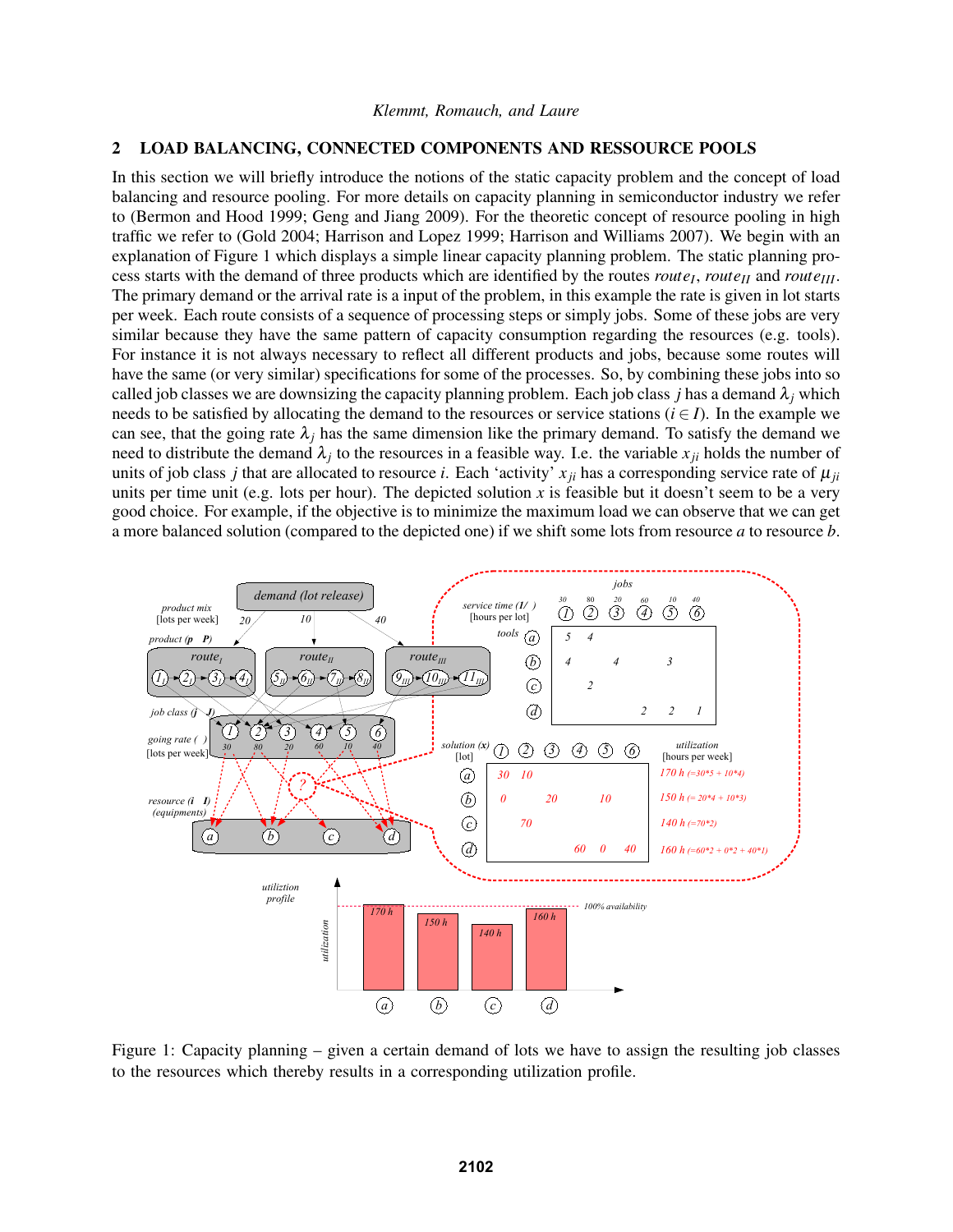If we want to avoid bottlenecks we may minimize the maximum load as an intuitive objective. We will now formalize this problem in this way:

$$
\min \rho \tag{1}
$$

s.t. 
$$
\sum_{i \in I} x_{ji} = \lambda_j \qquad (\forall j \in J),
$$
 (2)

$$
\sum_{j\in J\wedge\mu_{ji}>0}\frac{x_{ji}}{\mu_{ji}}\leq\rho\qquad\qquad\qquad(\forall i\in I),\qquad\qquad(3)
$$

$$
x \ge 0. \tag{4}
$$

If  $x_{ji}$  is the number of units of job class *j* assigned to resource *i*, then the set of constraints (2) guarantees the flow balance. Since  $\mu_{ji}$  is the given service rate we also know that  $\frac{1}{\mu_{ji}}$  is the time needed to service one unit from job class *j* on resource *i*. If  $\mu_{ji} = 0$  then this activity is not part of the model. The constraints (3) are therefore limiting the capacity with  $\rho$  as an upper bound. The variable  $\rho$  is minimized and in total, the maximum load is minimized. By transforming the variables  $\tilde{x_{ji}} \leftarrow \frac{x_{ji}}{u_i}$  $\frac{x_{ji}}{\mu_{ji}}$  (which can be interpreted as the time invested in the activity  $x_{ji}$ ) we get the following equivalent linear program, that highlights the queuing aspect:

$$
\min \rho \tag{5}
$$

s.t. 
$$
\sum_{i \in I} \tilde{x}_{ji} \mu_{ji} = \lambda_j \qquad (\forall j \in J),
$$
 (6)

$$
\sum_{j\in J} \tilde{x}_{ji} \le \rho \qquad (\forall i \in I), \qquad (7)
$$

$$
\tilde{x} \ge 0. \tag{8}
$$

Solving the example in Figure 1 with a simplex-based method we get the following solution *x* = (20,0,10,20, 10,80,60,0,40) with respect to the following activities  $\{(1,a), (2,a), (1,b), (3,b), (5,b), (2,c), (4,d),\}$  $(5, d)$ ,  $(6, d)$ }. We observe that the utilization profile is  $u = (100, 150, 160, 160)$ . We have to emphasize that this kind of objective does not cover all practical needs and therefore we can find several kinds and combinations of objectives in the literature. One of these considerations is that we may also be interested in minimizing the number of resources with maximum load. One approach to tackle this problem is based on convex quadratic programming (Gold, H. 2008). The concept also divides the resources into disjoint 'resource pools' with a homogeneous load distribution that minimizes the maximum load on each level in a hierarchical cascaded way. Using this method, we find the following solution *x* and the corresponding utilization profile *u*:  $x = (23, 7.5, 7, 20, 10, 72.5, 60, 0, 40)$ ,  $u = (145, 138, 145, 160)$ . We can see that for this solution there is only one resource (*d*) with maximum load, while the resources  $\{a, c\}$  are balanced and the resource  $\{b\}$  is on the lowest level. Therefore we get three resource pools. To introduce the concept of connected components we define that two resources are connected if there exists a common job class, which they are both able to service. Therefore a connected component contains resources that are directly or indirectly linked by job classes. We will synonymously use the the term 'closed machine set' (or *cms*) for connected components. In practice it is very unlikely that all resources are connected therefore it is possible to decompose the problem in disjoint problems. In case that the objective is also separable we can considerably reduce the complexity of the problem.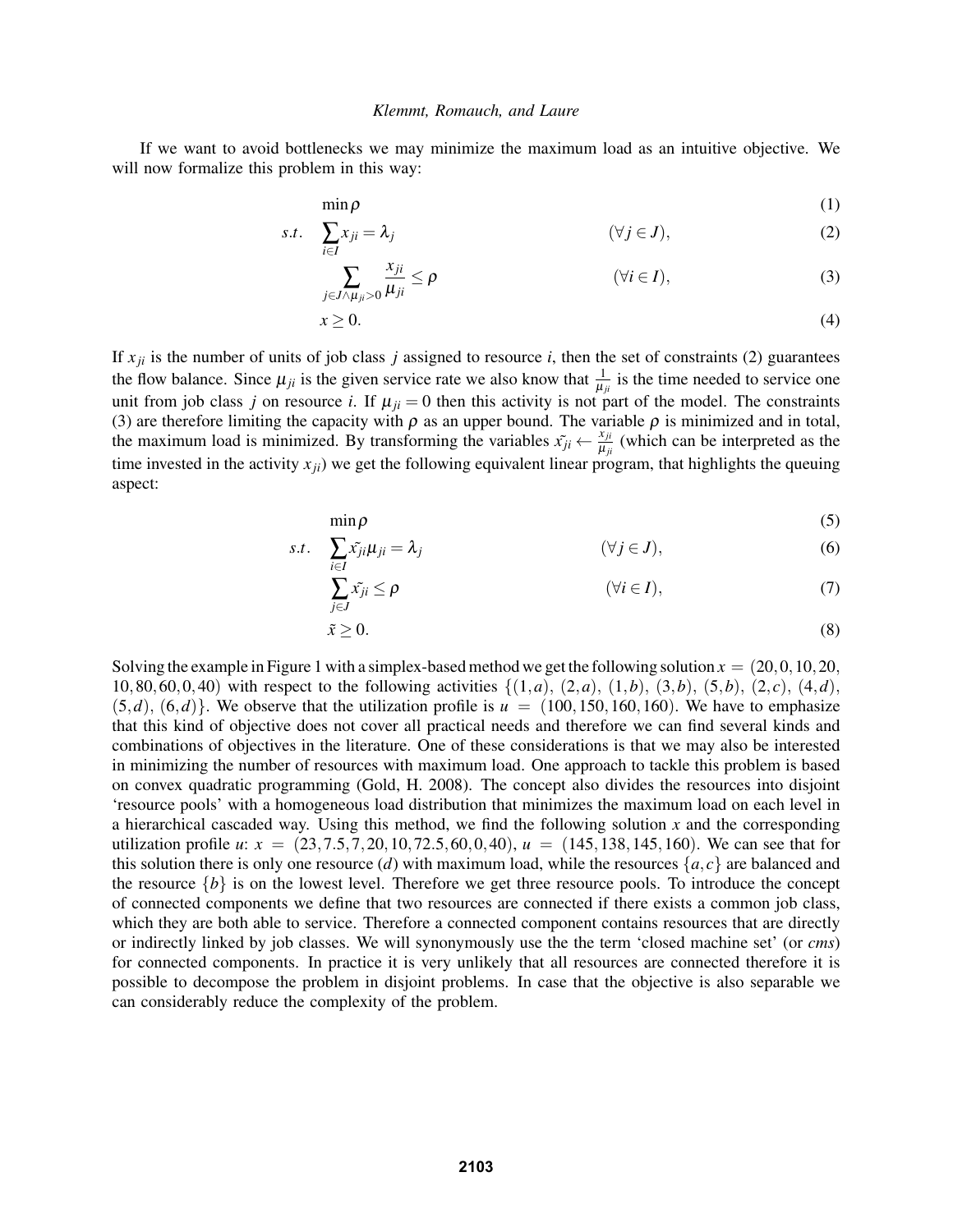#### 3 PROBLEM STATEMENT AND MODEL

In Section 2 we considered the problem of distributing the load optimally while the primary demand (product mix) was a input parameter. In this section the quantity of the products and the load distributions are part of the decision variables and we will formulate the corresponding product mix problem, and finally we will propose some possible extension of the model. First we introduce some indices, variables and parameters:

- indices
	- product index *p*,
	- job class index *j*,
	- resource index *i*,
	- activity index *k* (a feasible combination of job class *j* and resource *i*),
- variables
	- $-$  product mix  $y = (y_p)$ ,
	- number of steps for an activity  $x = (x_k)$ ,
- input parameters
	- technology matrix  $D = (d_{jp})$ ,
	- capability matrix  $A = (a_{jk})$ ,
	- $\blacksquare$  service time matrix  $R = (r_{ik})$ , for  $\mu_k > 0$  we set  $r_{ik} = \frac{1}{m}$  $\frac{1}{\mu_k}$ .
	- $-$  profit  $c = (c_p)$ ,
	- demand limits  $\Delta^-$  and  $\Delta^+$
	- $-$  maximum capacity  $\rho_{max} = (\rho_{max_i}).$

In analogy to the formulation in (Hager and Spannraft 2009) we present a simple version of the optimal product mix problem:

$$
\max c^T y \tag{9}
$$

$$
Ax = Dy,\tag{10}
$$

$$
Rx \le \rho_{max},\tag{11}
$$

$$
x \ge 0,\tag{12}
$$

$$
\Delta^{-} \le y \le \Delta^{+}.\tag{13}
$$

For modeling additional capacity (e.g. investment or silicon foundries) and the aspect of soft bottlenecks we propose to add the following variables and parameters to the problem  $(9)-(13)$ :

- additional variables
	- $\rho_1^+$  the consumed amount of the bottleneck capacity on equipment *i* (makes *i* a soft bottleneck),
	- $-\rho_2$ <sup>+</sup> the amount of additional capacity of equipment *i* (invest and out-sourcing),
- additional input parameters
	- $-g = (g_i)$  cost for one additional capacity unit,
	- $h = (h_i)$  bottleneck budget consumption for one additional unit of resource *i*,
	- $-I_1$  available bottleneck budget,
	- $-I_2$  available budget for additional capacity,
	- $-R_1^+ = (R_1^+)_i$  maximum available bottleneck capacity of type *i* (soft bottleneck capacity),
	- $-R_2^+ = (R_2^+)^+$  maximum available additional capacity of type *i*.

This leads us to the following (extended) model: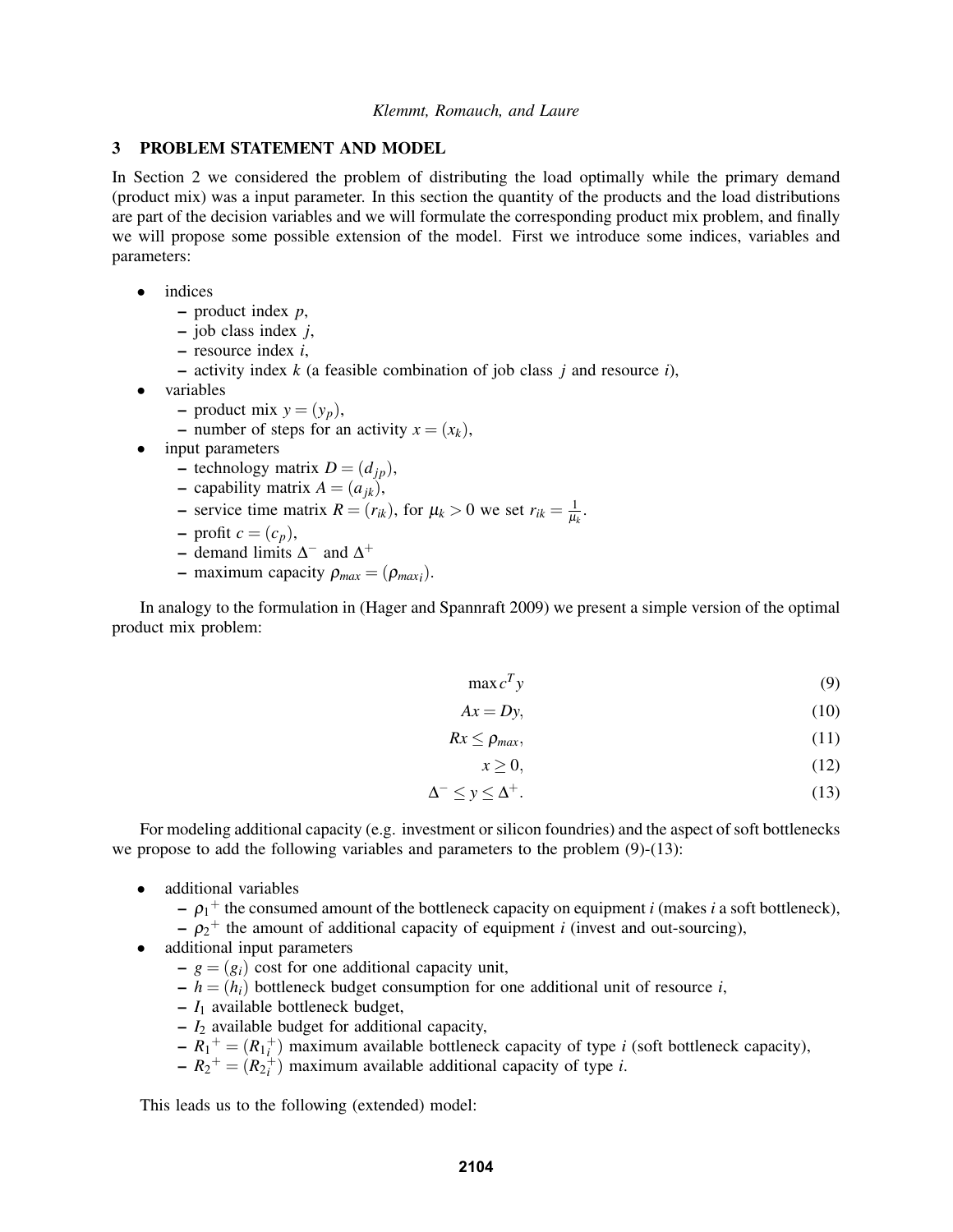$$
\max c^T y + g^T \rho_2^+ \tag{14}
$$

$$
Ax = Dy,\tag{15}
$$

$$
Rx \le \rho_{max} + {\rho_1}^+ + {\rho_2}^+, \tag{16}
$$

$$
h^T \rho_1^+ \le I_1,\tag{17}
$$

$$
g^T \rho_2^+ \le I_2,\tag{18}
$$

$$
\rho_1^+ \le R_1^+, \tag{19}
$$

$$
\rho_2^+ \le R_2^+, \tag{20}
$$

$$
x, y, \rho_1^+, \rho_2^+ \ge 0,\tag{21}
$$

$$
\Delta^{-} \leq y \leq \Delta^{+}.\tag{22}
$$

**Remark 1** In practice we may choose the vector  $\rho_{max}$  in such a way that if the corresponding limit is reached we still won't expect to see cycle time deviations on the corresponding tools. For allowing 'soft' bottlenecks we have to choose *h*,  $R_1$ <sup>+</sup> accordingly. E.g. by setting  $R_1$ <sup>+</sup> = 0.05 $\rho_{max}$ ,  $h^T = \frac{1}{\rho^T}$  $\frac{1}{\rho_{max}^T}$  and  $I^+ = N$ we allow to add 5% to the maximum capacity using the bottleneck capacity and in total not more than the equivalent of N resource units. In this example we suppose that a 5% increase will not result in a cycle time deviation if appropriate bottleneck management measures are taken into account. We also remark that in this formulation we have a limit on the total bottleneck excess of all resources, but the number of resources that show an excess are not limited by a constraint (continuous formulation). Obviously, the parameters  $g, R_2^+$  can be used to model the effect of additional capacity.

Remark 2 In analogy to (14)-(22) several other extensions of model (9)-(13) are possible, too. E.g. number and location of allowed bottlenecks, 'cold steel' (machine shutdowns) and sensitivity analyses. Most of this extension lead to Integer Programming formulations which we will not discus in this paper.

To estimate the size of the linear program (9)-(13) we notice that the cardinality of the set of activities *K* is equal to the number of nonzero entries in the service time matrix and let *L* be the average number of job classes for each product. We summarize that the number of rows, columns and nonzeros of (9)-(13) can be estimated according to the following formulas:

- number of rows:  $|J|+|I|$ ,
- number of columns:  $|P|+|K|+1$ ,
- number of nonzeros:  $|P| \times L + 2|K|$ .

We notice that for this formulation it is not possible to directly take advantage of a decomposition into connected components, because it is very likely that the products are connecting all resources and therefore the size of this problem will be quite large. For example if we consider 1000 equipments, 1000 products and 5000 job classes with average of 5 released equipments we will get  $|K| = 25000$  and if each product has 100 job classes  $(L = 100)$  in average we get in total: 6000 rows, 26001 columns and 152000 nonzeros. In Section 4 we propose an algorithm that separates the problem into a product mix step and a resource allocation step that are iteratively solved. The product mix step does not involve job classes and the resource allocation step is a decomposable capacity planning problem. Due to the complexity reduction and the opportunity to employ parallel computations we expect to gain a considerable speed up for larger instances.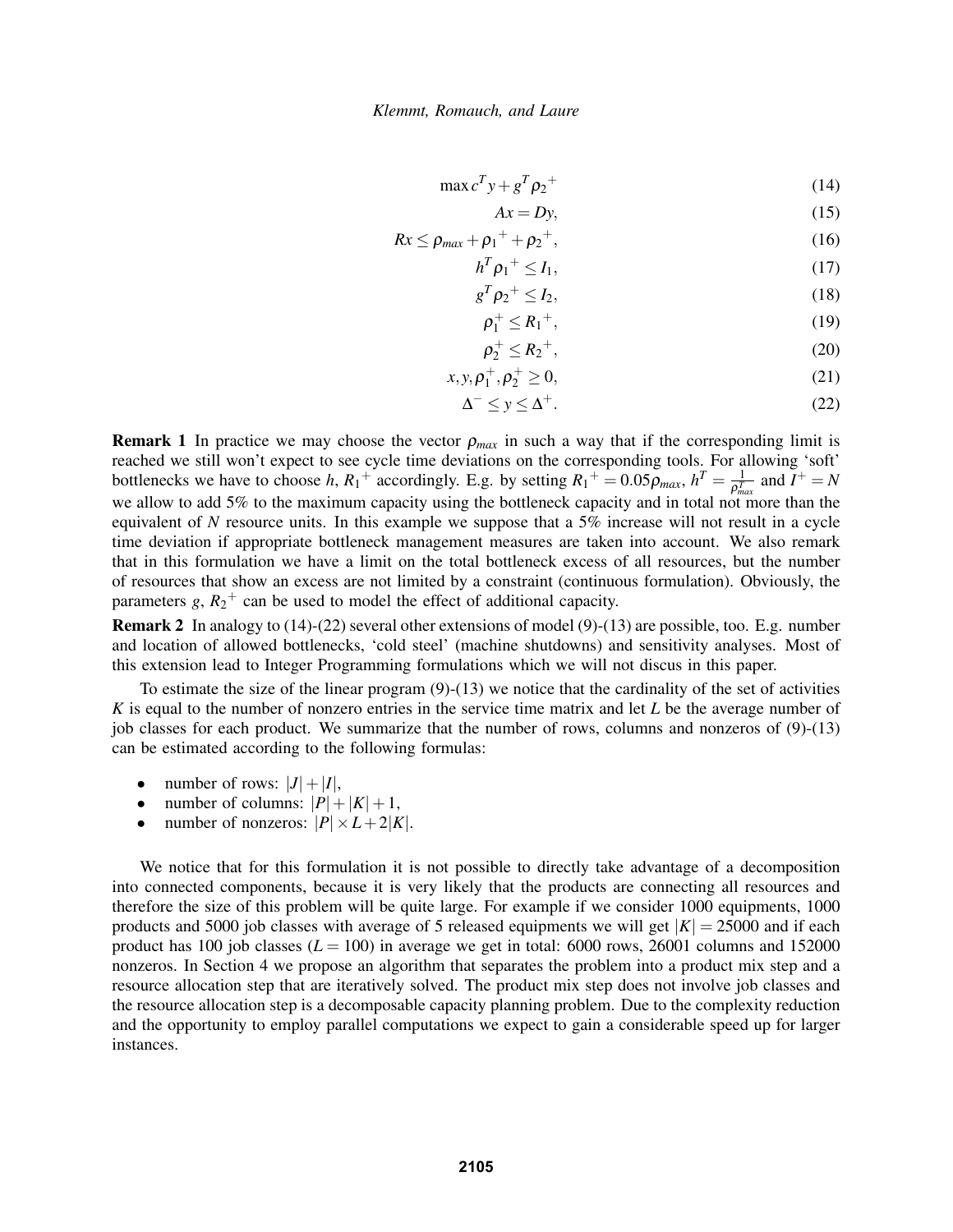#### 4 A DECOMPOSTION HEURISTIC

To solve the program defined in (9)-(13) we are proposing a decomposition heuristic that is based on connected components and resource pooling. We introduce the master problem:

$$
\max \quad c^T y \tag{23}
$$

$$
Ty \le \rho_{max},\tag{24}
$$

$$
0 \le \Delta^- \le y \le \Delta^+.
$$
\n<sup>(25)</sup>

The resource consumption matrix *T* contains factors that explain the resulting utilization profile for a given product mix. I.e. *Tip* is the resource consumption of one unit of product *p* on equipment *i*. We can think of these factors as an estimation that is recursively improved by solving static capacity problems that tend to the best product mix. To formulate the algorithm we abbreviate the master problem as  $(y, z) \leftarrow MP(c, T, \Delta^-, \Delta^+)$ and for the static capacity problem we use the following notation  $(x, \rho) \leftarrow LB(R, A, \lambda)$ . The function LB is minimizing the maximum load using the resource pooling concept on all levels. In case that we have more than one connected component we are also able to decompose and parallelize the calculation. For the sub problem we take the output of the master problem and we apply *LB*(*R*,*A*,*Dy*). Part of the output of the algorithm is given by the solution *x* which is used to update the load factors. We assume that  $\Delta^{-}$  is feasible, i.e. the incurring load resulting from the arrival rate  $\lambda = D\Delta^-$  does not exceed the load limit  $\rho_{max}$ . This procedure is explained in Algorithm 1. The input parameter  $\varepsilon$  is the tolerance limit for recognizing improvements in the objective.

Algorithm 1 product mix optimization (simple decomposition)

input:  $D, A, R, c, \rho_{max}, \Delta^-, \Delta^+, \varepsilon$ output: *y*  $y \leftarrow 1, \lambda \leftarrow Dy$  $(x, \rho) \leftarrow LB(R, A, \lambda)$  $\forall p \forall i: I_{ip} \leftarrow \sum_{j:d_{jp}>0} x_{ji} \mu_{ji} \frac{d_{jp}}{\lambda_i}$ λ*j y* ←  $\Delta^-$ ,  $\lambda$  ← *Dy*,  $z_0$  ←  $c^T y$  $(x, \rho) \leftarrow LB(R, A, \lambda)$  $\forall p: y_p > 0 \forall i: T_{ip}(x) \leftarrow \sum_{j:d_{jp} > 0} x_{ji} \mu_{ji} \frac{d_{jp}}{\lambda_i}$ λ*j*  $i \leftarrow 1$ while  $(i = 1) \vee (z_i - z_{i-1} > \varepsilon)$  do  $(y, z_i) \leftarrow MP(T, c, \rho_{max}, \Delta^-, \Delta^+)$  $\lambda \leftarrow Dv$  $(x, \rho) \leftarrow LB(R, A, \lambda)$  $\forall p: y_p > 0 \forall i: \quad T_{ip}(x) \leftarrow \sum_{j:d_{jp} > 0} x_{ji} \mu_{ji} \frac{d_{jp}}{\lambda_i}$ λ*j*  $i \leftarrow i+1$ end while

Theorem 1 Algorithm 1 terminates with a feasible solution.

*Proof.* Each generated solution *y* is feasible (including the first one), because the load factors in *T* represent a feasible marginal load distribution. The solution of the load balancing problem aims to improve the capacity consumption on the resources with a high load without generating infeasibilities and therefore *y* is still feasible for the master problem with the updated load factors, hence the objective function is non-decreasing. We assume that there are no products that have no capacity consumption, so we expect that the profit is bounded and we get a convergent sequence of the objective value. Therefore Algorithm 1 will terminate with a feasible solution.  $\Box$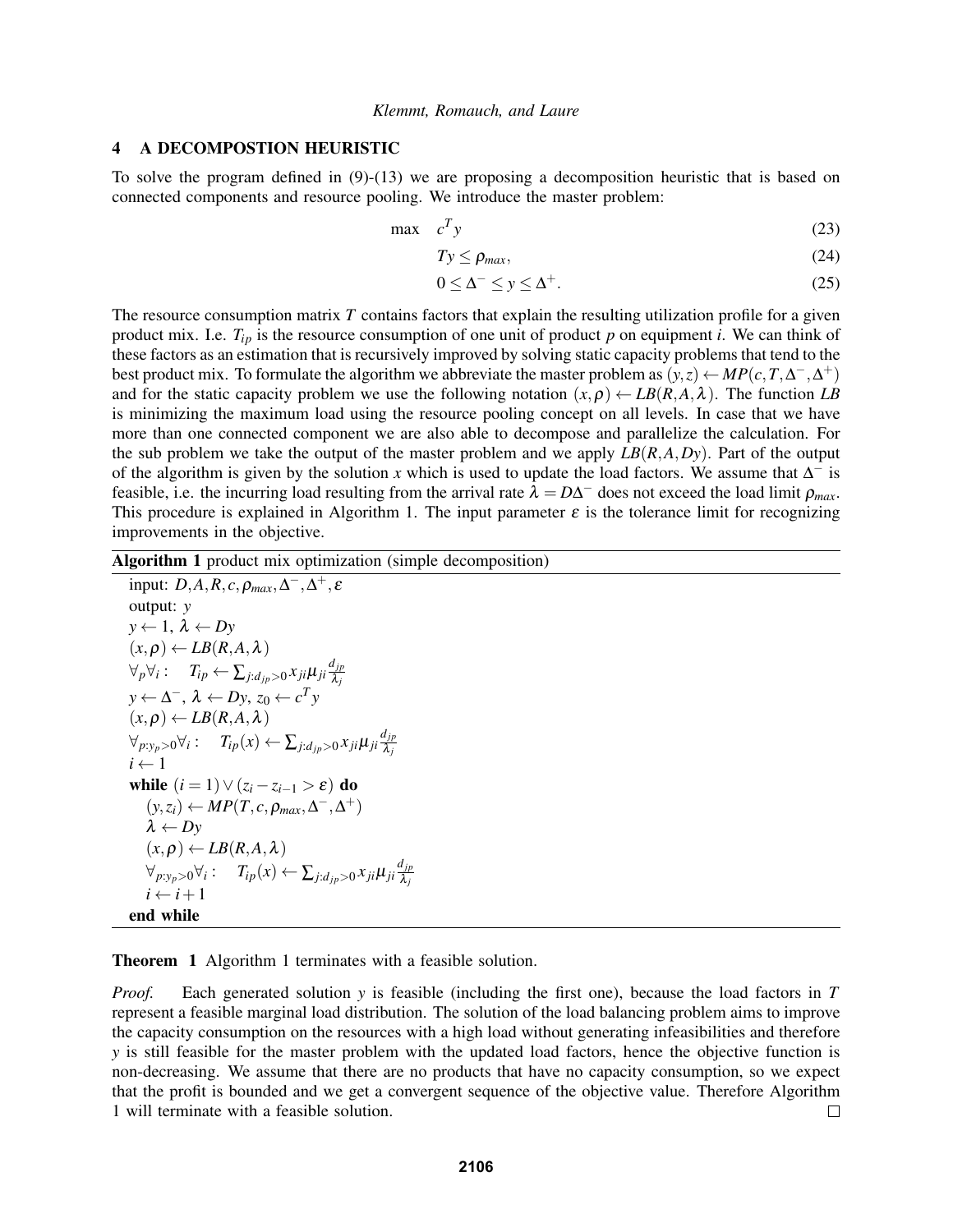#### 5 DESIGN OF EXPERIMENT

We are investigating the effect of different factors of the instances on the potential improvement of the profit and the quality of the heuristic. For this reason we implemented a program to produce benchmark instances with different size and structure by varying the control parameters (you can find the octave code and the instances at the following URL: http://homepage.univie.ac.at/martin.romauch/goldenmix/). Some of the control parameters of the generator are directly effecting the factors (like the number of products), but others (e.g. the density of the service time matrix) are dependent on several control parameters. We generate an initial product mix  $y_0$  and we define the limits for *y* to be 5% below and 5% above  $y_0$ , i.e.  $\Delta^+ = 0.95y_0$ ,  $\Delta^+ = 1.05y_0$  and  $\rho_{max}$  is the minimum  $\rho$  for  $y_0$ . The solution  $y_0$  is constructed in such a way that there is at least on resource in each component that is loaded close to  $\rho_{max}$ . To produce a structural broad set of instances of different size we consider a factorial design based the settings of the control parameters in Table 1.

Table 1: The parameters in this table are used to make the factorial design of the experiment

| control parameter          | settings                | number of settings |  |
|----------------------------|-------------------------|--------------------|--|
| cms size                   | small, medium, large    | - 3                |  |
| number of cms              | small, medium, large    | - 3                |  |
| variance parameter for $R$ | small, medium, high     | - 3                |  |
| density parameter for A    | sparse, medium, dense 3 |                    |  |
| number of products         | small, medium, large    | - 3                |  |

For each parameter setting we use five different seeds. Therefore the total number of instances is  $3<sup>5</sup> \cdot 5 = 1215$ . To formulate the factors and variates we refer to the initial profit  $z_0$ , the profit of the global optimum *zopt* and the profit of the decomposition method *zdecomp* (according to Algorithm 1). Table 2 summarize the factors and variates used in the analysis. To standardize the variation we sometimes use a statistic for the coefficient of variation  $CV(X) = \sqrt{Var(X)} / E(X)$ .

Table 2: The factors and variates in this table are used for the analysis. Since the problem is decomposed into sub components the letter  $\tau$  indicates the corresponding *cms*. E.g.  $A_{\tau}$  refers to the capability matrix of component  $\tau$ .

| factor or variate                  | formula or symbol                                                                                                                                                          | values or range  |
|------------------------------------|----------------------------------------------------------------------------------------------------------------------------------------------------------------------------|------------------|
| number of cms                      | $\mathcal{Q}$                                                                                                                                                              | $\{20, 40, 60\}$ |
| number of resources                | $neq =  I $                                                                                                                                                                | [57;2349]        |
| number of job classes              | $njc =  J $                                                                                                                                                                | [74;1500]        |
| number of products                 | $nprod =  c $                                                                                                                                                              | [5;1132]         |
|                                    | average density of $A_{\tau} = (a_{jk}^{(\tau)})$ density $= \text{avg}_{\tau=1}^{\mathcal{Q}} \left( \frac{ \{k : a_{jk}^{(\tau)} > 0\} }{ I_{\tau}   J_{\tau} } \right)$ | $0 - 50\%$       |
| relative variance of service time  | rttvar = $\arg_i(CV(R_j _{>0}))$                                                                                                                                           | $0 - 35\%$       |
| coefficient of variation of profit | CV(c)                                                                                                                                                                      | 11-36%           |
| maximum improvement                |                                                                                                                                                                            | $0-4.75%$        |
| gap                                | potential = $\frac{z_{opt} - z_0}{z_0}$<br>$gap = \frac{z_{decomp} - z_0}{z_{opt} - z_0}$                                                                                  | $0-100%$         |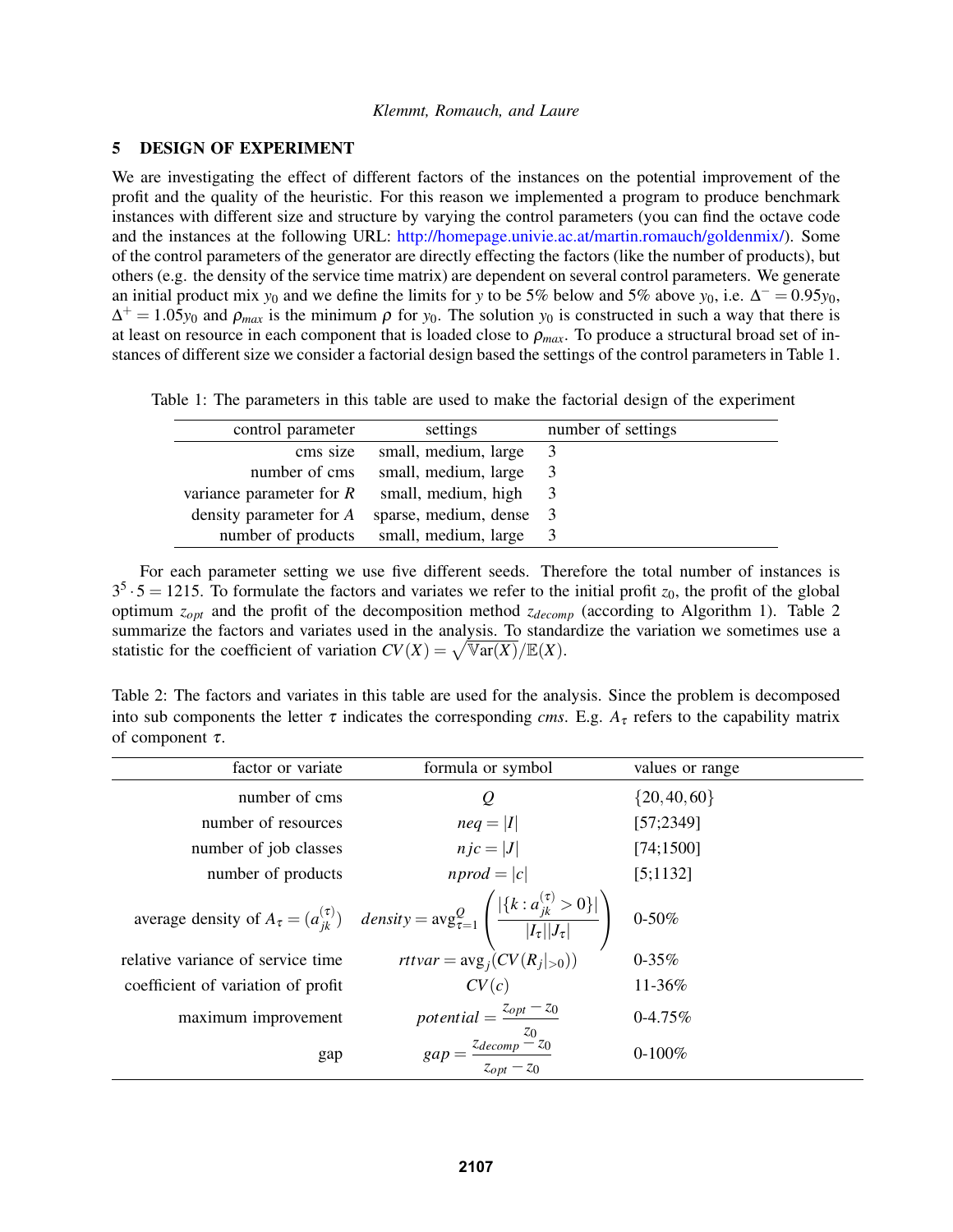## 6 RESULTS

Based on the experiments on the 1215 instances from section 5 we are presenting our main results about the influence of the structure of the problem (parameters that describe the instance) on the profit increase and on the solution quality of the heuristic method. I.e. we are measuring the effect of changing the product mix in a 5 % corridor on the relative profit improvement – and for reporting the quality of the heuristic we investigate how much of the maximum profit increase is covered by the decomposition method. We will start with explaining the Figures 2 to 5 to summarize the main results of the experiment. Finally we will also showcase a short study with real word data about these effects and sensitivity issues.



0.1 0.2 0.3 0.4 0.5 4 -<br>0 2 -<br>0 -<br>0 y density potential [%]

Figure 2: The relative potential (in %) and the relative gap *gap* have a negative correlation.



Figure 3: The potential (in %) and the density have a negative correlation



Figure 4: The fraction  $\frac{nprod}{neq}$  and the relative potential are positively correlated.

Figure 5: The potential (in  $\%$ ) and the coefficient of variation of the profit have a positive correlation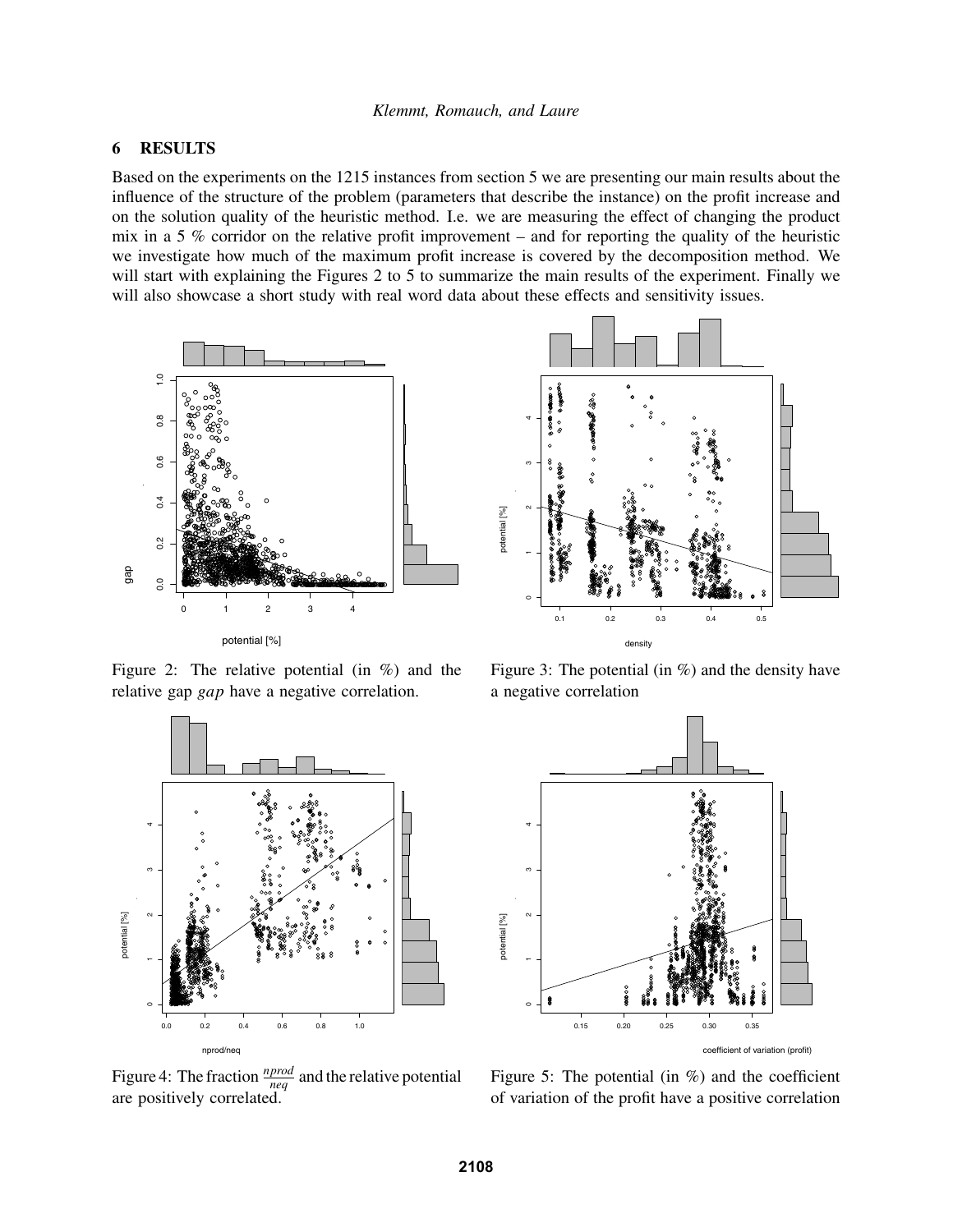For computing the optimal solution of the product mix problem (global approach) the commercial solver IBM ILOG CPLEX is used on a quad core (2.6GHz) computer with 4 GB RAM. For solving the LP (sub) problems of the decomposition approach we use the non-commercial solvers GLPK (Makhorin, A. 2012) and LinProg on the same PC; in some cases (especially for large problem instances) they were not able to find the optimal solution of the global problem. Now we are interested in the performance of the decomposition approach. Therefore, we display the correlation between the relative potential and the relative gap (cf. Table 2) in Figure 2. Here we can see that – with an increasing optimization potential – the decomposition heuristic gradually approaches to the global optimum. Now we are interested in the dependence of optimization potential to the parameters varied in the benchmark scheme. For this, its correlation to the density of the dedication matrix as well as the correlation to the fraction *nprod*/*neq* is visualized in Figure 3 and 4. As we can see, especially in cases with a high number of products and complex dedication constraints (low density in dedication matrix) a high optimization potential exists. Referring to the generation of benchmark instances, the entries of the profit vector *c* are modeled as independent and uniformly distributed random variables. According to the central limit theorem, the sum of squares tends to a normal distribution, and therefore we observe (cf. Figure 5) that the profit's marginal distribution of the coefficient of variance is approximately bell shaped. According to the scatter plot of the Figure 5 we can also see that the optimization potential is following this tendency, which is not obvious and at the moment we cannot provide a satisfactory explanation.

Overall we have seen that a profit improvement of approximately 3% is possible even if each component in the initial solution is loaded close to  $\rho_{max}$ . If the product mix portfolio is adaptable in the range of  $+/-5\%$ this also matches with our practical experiences in real world application. Here, next to the maximization of profit, this model – as well as some extensons of them (cf. remark  $2$ ) – helps us to identify products which are drivers for bottlenecks and to estimate how the tools will react on product changes (sensitivity analysis). Because we have a direct interaction between a given product mix and the resulting equipment utilization we can fast and target oriented decide how to react on changing demands. Thereby, the decomposition on several stages (job class concept, connected components, optimization) allows a calculation on the highest granularity level, that means on the basis of all routes, all products, all operations, all equipments and all dedications in the MES system with an overall calculation time of only a couple of minutes.



Figure 6: Sensitivity analysis – effects of product mix fluctuations (current mix).

Figure 6 and 7 show the solution of a product mix optimization on the basis of an altered fab-data set. On the x-axis the connected components (work centers) are displayed. The length of the bars represent the maximum tool utilization within the work center resulting from the current product mix. The average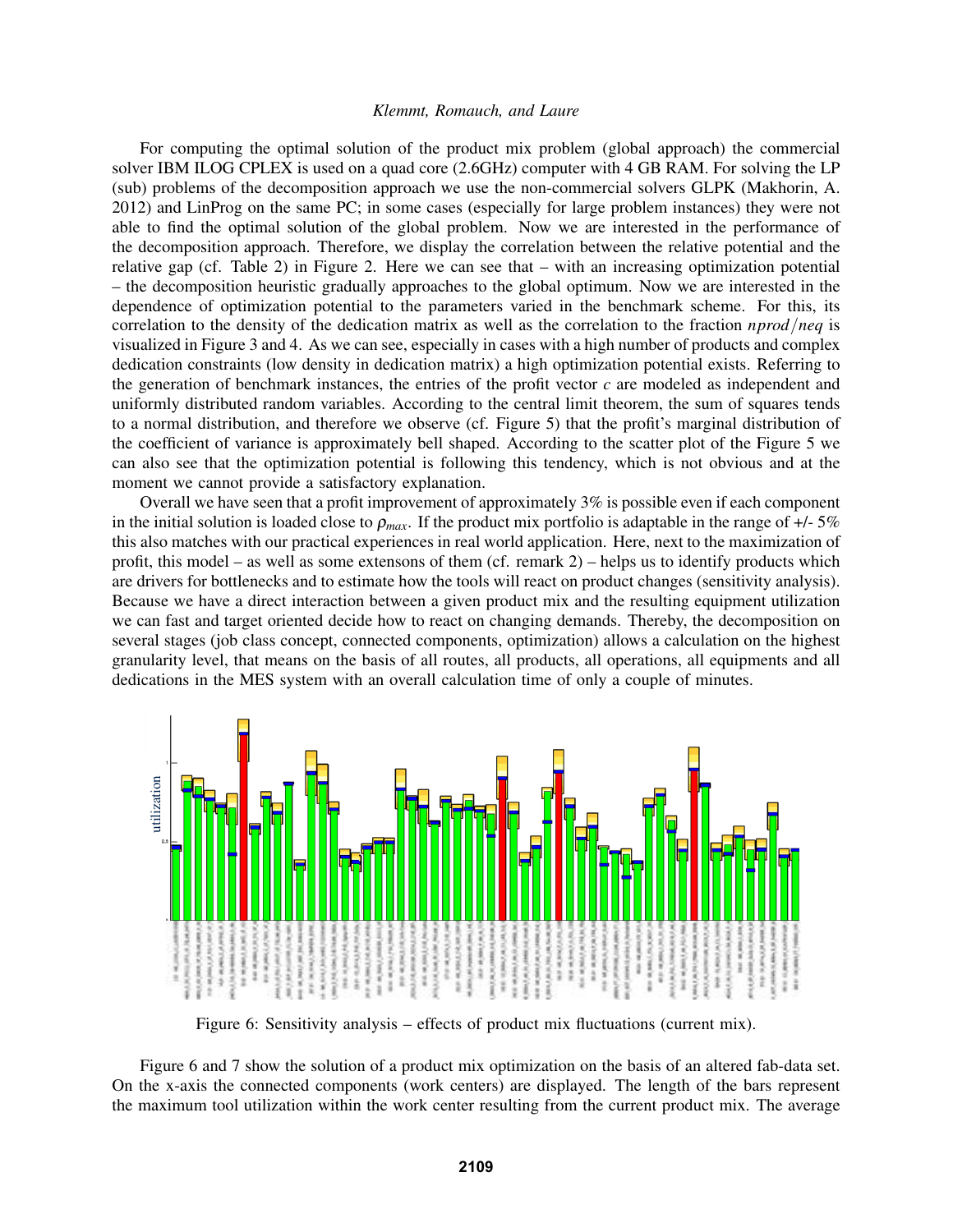utilization is marked blue, different sensitivity intervals are displayed yellow (cf. Figure 6) and red bars show bottleneck work centers.

Now, the effect of an product mix adaption is shown in Figure 7. It leads to a significant load reduction (black bars) on the bottleneck work centers. Thereby the overall fab load (layer starts per week) is not changed – but the product mix.



Figure 7: Optimized product mix – product mix change relaxes the bottleneck situation .

### 7 CONCLUSIONS AND FURTHER RESEARCH

The contribution of this paper can be seen as twofold. On the one hand the theoretical part: We have investigated which structural parameters affect the maximum profit improvement of the product mix problem. Here we could show, that the number of products and the variation of the profit are affecting the relative potential in a significant way. Furthermore, we have introduced a decomposition heuristic to the product mix problem and we have inspected them on the basis of randomly generated test instances. Here, we were able to proof that this method converges to good quality solutions within reasonable time. Due to its reduction of complexity it is also interesting that we could show that within this concept already free solvers like GLPK are sufficient to solve large instances. For some instances with a small optimization potential we experienced that the heuristic method got stuck in local optima and we are currently working on a promising improvement of the method.

On the other hand the practical part: We drafted, that the approach covers numerous problems within semiconductor industry. The method helps us in evaluating risks, in the improvement of lot release strategies, for bottleneck management issues and for sensitivity analysis's. Furthermore, we are able to make capacity investment decisions more precise and faster.

In future we will focus our work on optimizing product mix and profit for the whole supply chain within a semiconductor company. In combination with dynamic techniques this method will support an optimized product flow and reduce logistics costs within the supply chain.

### ACKNOWLEDGMENTS

This work was supported by the Federal Ministry of Education and Research of Germany (promotion number 13N11588).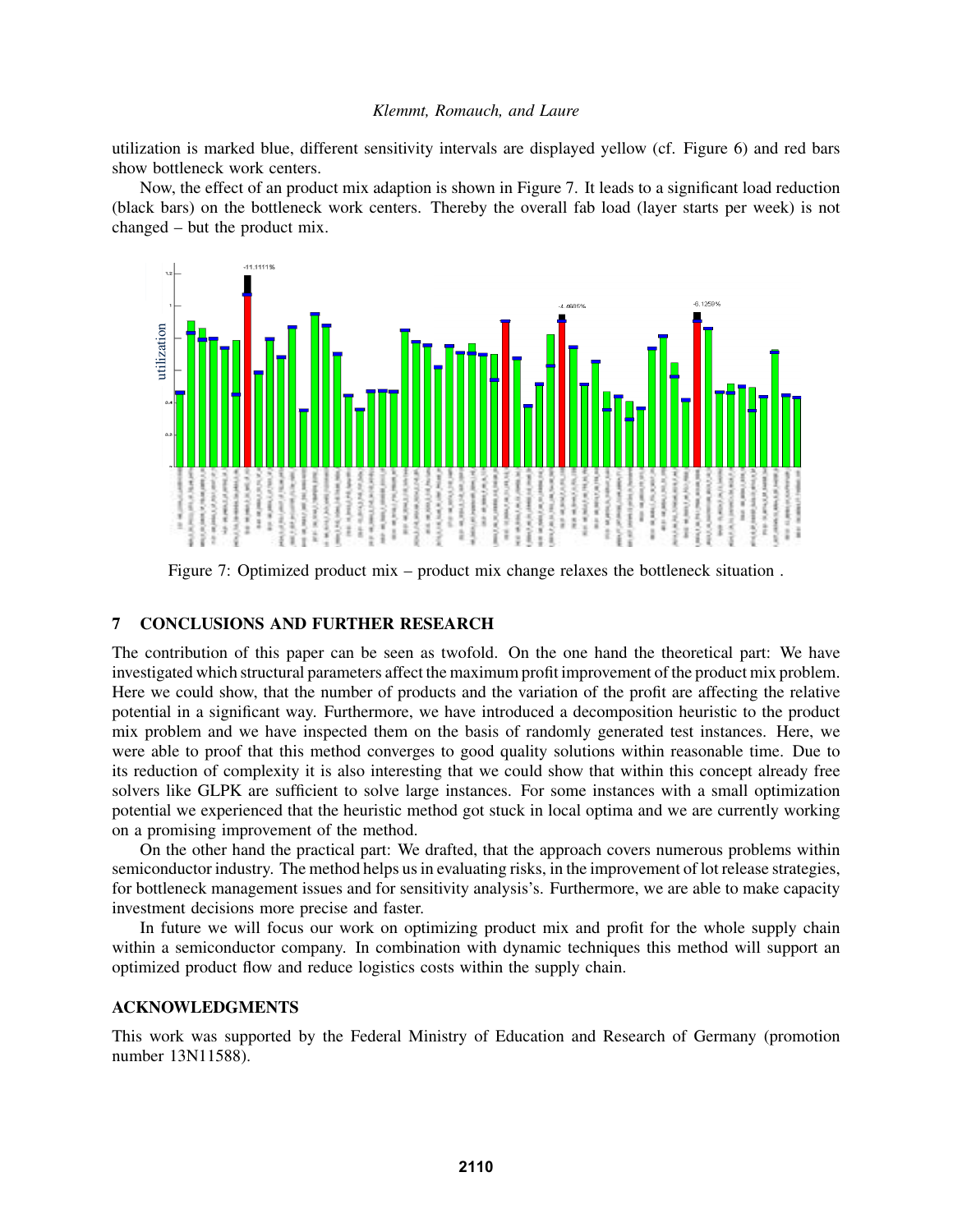#### **REFERENCES**

- Barahona, F., S. Bermon, O. Gunluk, and S. Hood. 2005. "Robust Capacity Planning in Semiconductor Manufacturing". *Naval Research Logistics* 52:459–468.
- Bermon, S., and S. Hood. 1999. "Capacity optimization planning system (CAPS)". *Interfaces* 29 (5):31–50.
- Geng, N., and Z. Jiang. 2009. "A review on strategic capacity planning for the semiconductor manufacturing industry". *International Journal of Production Research* 47 (13):3639–3655.
- Gold, H. 2004. "Dynamic Optimization of routing in a Semiconductor Manufacturing Plant". In *Operations research proceedings 2004: selected papers of the annual international conference of the GOR; jointly organized with the NGB*, edited by P. K. Hein Fleuren, Dick den Hertog, 76–83. Tilburg, The Netherlands: GOR and NGB.
- Gold, H. 2008. "Lastverbund, european patent EP1567921". July 2012. https://data.epo.org/ publication-server/rest/v1.0/publication-dates/20081112/patents/EP1567921NWB1/document.html.
- Habla, C., and L. Mönch. 2008, December. "Solving volume and capacity planning problems in semiconductor manufaturing: A computational study". In *Proceedings of the 2008 Winter Simulation Conference*, edited by S. J. Mason, R. R. Hill, L. Moench, O. Rose, T. Jefferson, and J. W. Fowler, 2260–2266. Piscataway, New Jersey: Institute of Electrical and Electronics Engineers, Inc.
- Hager, V., and K. Spannraft. 2009. *A product mix and a material flow problem concerning the semiconductor manufacturing industry*. Master thesis, Department of Business Administration, University of Vienna, Vienna, Austria. Available via http://othes.univie.ac.at/8092/ [accessed May 30, 2012].
- Harrison, J. M., and M. J. Lopez. 1999. "Heavy traffic resource pooling in parallel-server systems". *Queueing Systems* 33:339368.
- Harrison, J. M., and R. J. Williams. 2007. "Workload Interpretation for Brownian Models of Stochastic Processing Networks". *Mathematics of Operations Research* 32 (4):808–820.
- Hood, S. J., S. Bermon, and F. Barahona. 2003. "Capacity Planning Under Demand Uncertainty for Semiconductor Manufacturing". *IEEE TRANSACTIONS ON SEMICONDUCTOR MANUFACTURING* 16 (2): 273–280.
- Makhorin, A. 2012. "GNU Linear Programming Kit (Version 4.34)". http://www.gnu.org/software/glpk/ glpk.html.

#### AUTHOR BIOGRAPHIES

ANDREAS KLEMMT received his master's degree in mathematics in 2005 and doctor's degree in electrical engineering in 2011 from the Dresden University of Technology. He works as operations research and engineering expert at Infineon Dresden. His current research interests are mathematical programming, capacity planning, production control, and simulation and optimization. His email is Andreas.Klemmt@infineon.com.

MARTIN ROMAUCH is assistant professor at the University of Vienna and works in the Production and Logistics division of the Department of Business Administration. His research interests include facility location, mathematical modeling, metaheuristics, supply chain management and real world applications. He received his master's degree in applied mathematics at the University of Klagenfurt and a doctor's degree from the University of Vienna. Besides his academic career he gained practical experience working in the operations research & engineering division of Infineon Technologies for a couple of years. His email is Martin.Romauch@univie.ac.at.

WALTER LAURE has a diploma in Technical Mathematics from the Technical University of Graz (Austria). He joined Infineon Technologies in 1996 and was responsible for specification and implementation of several software projects. After that he build up a simulation group to apply simulation methods to efficiency improvement projects. His main experience covers beside simulation detailed aspects of mathematical